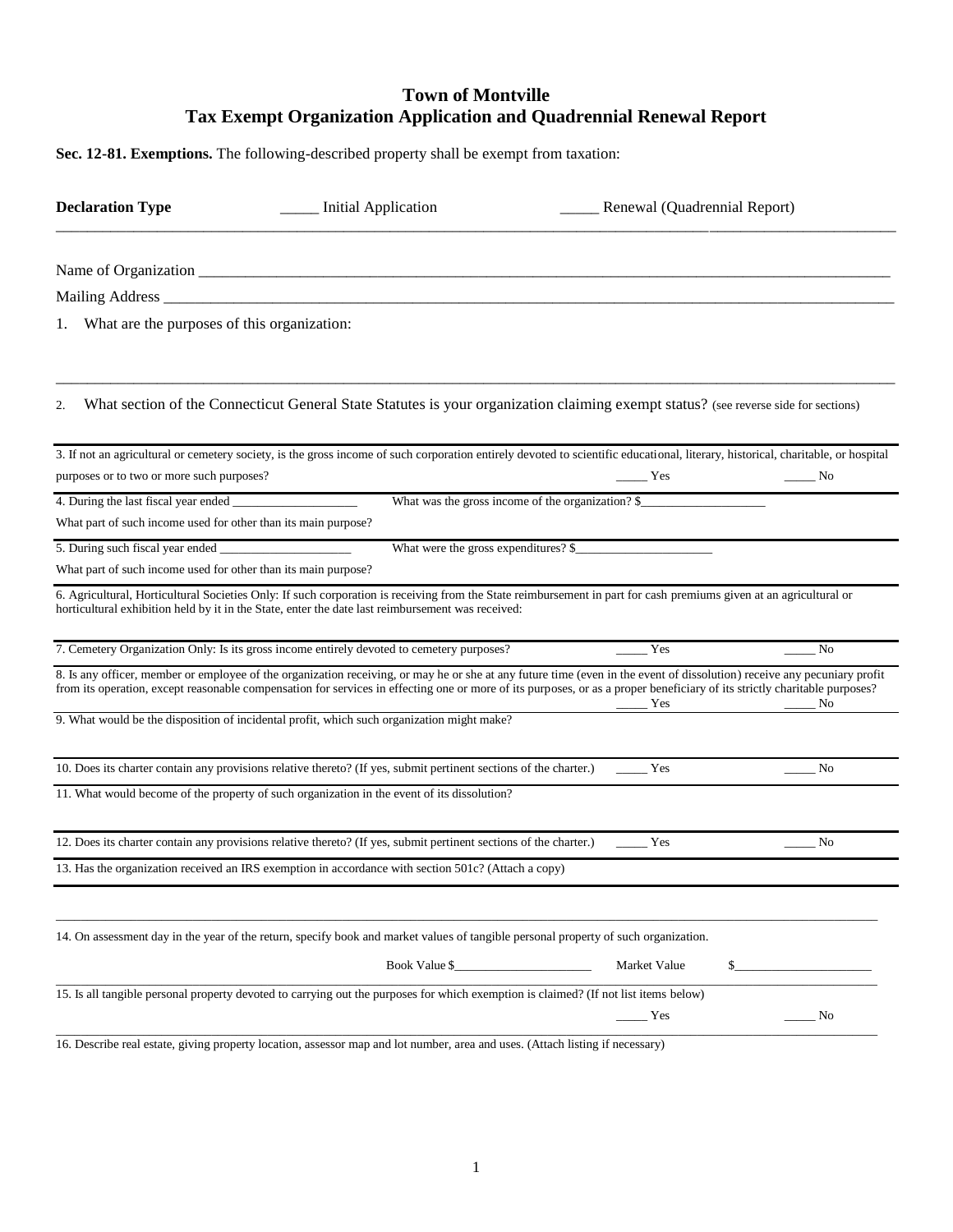| <b>Town of Montville</b>                                                  |  |  |
|---------------------------------------------------------------------------|--|--|
| <b>Tax Exempt Organization Application and Quadrennial Renewal Report</b> |  |  |

17. Is all the real estate being used exclusively for purposes of the organization as stated in item 1? Yes \_\_\_\_\_ Yes \_\_\_\_\_\_ No

If the answer to item 17 is no, describe below the real estate being used for other purposes.

| <b>Real Estate</b> | Purpose Used | Percentage of Time Used for Other Purposes |  |
|--------------------|--------------|--------------------------------------------|--|
|                    |              |                                            |  |
|                    |              |                                            |  |
|                    |              |                                            |  |
|                    |              |                                            |  |

18. Does the reporting organization own any real estate for which no income is derived on the land of which suitable buildings are in the progress of construction, which real estate is exempt from taxation under the first sentence of section 12-88 of the general statutes? Yes \_\_\_\_\_ Yes \_\_\_\_\_\_ No

19. Is any portion of the real estate rented? If yes, describe additional remarks below. Yes \_\_\_\_\_\_ Yes \_\_\_\_ No Additional Remarks:

## **I do hereby declare under oath that, according to the best of my knowledge, remembrance and belief, this report is true.**

| Date                                                                                                | <b>Signed</b> (Treasurer or other Chief Financial<br>Officer of the Corporation)<br>$\mathbf X$ | <b>Title</b>                                                |
|-----------------------------------------------------------------------------------------------------|-------------------------------------------------------------------------------------------------|-------------------------------------------------------------|
| <b>Subscribed and Sworn to before me:</b>                                                           | Date                                                                                            | <b>Signed</b> (Justice of the Peace, Notary, Assessor, Town |
|                                                                                                     |                                                                                                 | Clerk, Comm-Superior Court)                                 |
| For additional information, please refer to the Section of the Connecticut General Statutes listed. |                                                                                                 |                                                             |
|                                                                                                     |                                                                                                 |                                                             |

| <b>Agricultural Societies</b>    | $12-81(10)$ | Horticultural Organizations      | $12-81(10)$ |
|----------------------------------|-------------|----------------------------------|-------------|
| Cemetery Use                     | $12-81(11)$ | Hospitals                        | $12-81(16)$ |
| Charitable Organizations         | $12-81(7)$  | <b>Literary Organizations</b>    | $12-81(7)$  |
| Determination of Exemption       | 12-89       | <b>Partially Exempt Property</b> | 12-88       |
| <b>Educational Organizations</b> | $12-81(7)$  | <b>Sanatoriums</b>               | $12-81(16)$ |
| <b>Historical Organizations</b>  | $12-81(7)$  | Scientific Organizations         | $12-81(7)$  |
|                                  |             |                                  |             |

**Sec. 12-81. Exemptions.** The following-described property shall be exempt from taxation:

(7) **Property used for scientific, educational, literary, historical or charitable purposes. Exception.** Subject to the provisions of sections 12-87 and 12-88, the real property of, or held in trust for, a corporation organized exclusively for scientific, educational, literary, historical or charitable purposes or for two or more such purposes and used exclusively for carrying out one or more of such purposes and the personal property of, or held in trust for, any such corporation, provided (A) any officer, member or employee thereof does not receive or at any future time shall not receive any pecuniary profit from the operations thereof, except reasonable compensation for services in effecting one or more of such purposes or as proper beneficiary of its strictly charitable purposes, and (B) in 1965, and quadrennially thereafter, a statement shall be filed on or before the first day of November with the assessor or board of assessors of any town, consolidated town and city or consolidated town and borough, in which any of its property claimed to be exempt is situated. Such statement shall be filed on a form provided by such assessor or board of assessors. On and after July 1, 1967, housing subsidized, in whole or in part, by federal, state or local government and housing for persons or families of low and moderate income shall not constitute a charitable purpose under this section. As used in this subdivision, "housing" shall not include real property used for temporary housing belonging to, or held in trust for, any corporation organized exclusively for charitable purposes and exempt from taxation for federal income tax purposes, the primary use of which property is one or more of the following: (i) An orphanage; (ii) a drug or alcohol treatment or rehabilitation facility; (iii) housing for homeless, retarded or mentally or physically handicapped individuals, or for battered or abused women and children; (iv) housing for ex-offenders or for individuals participating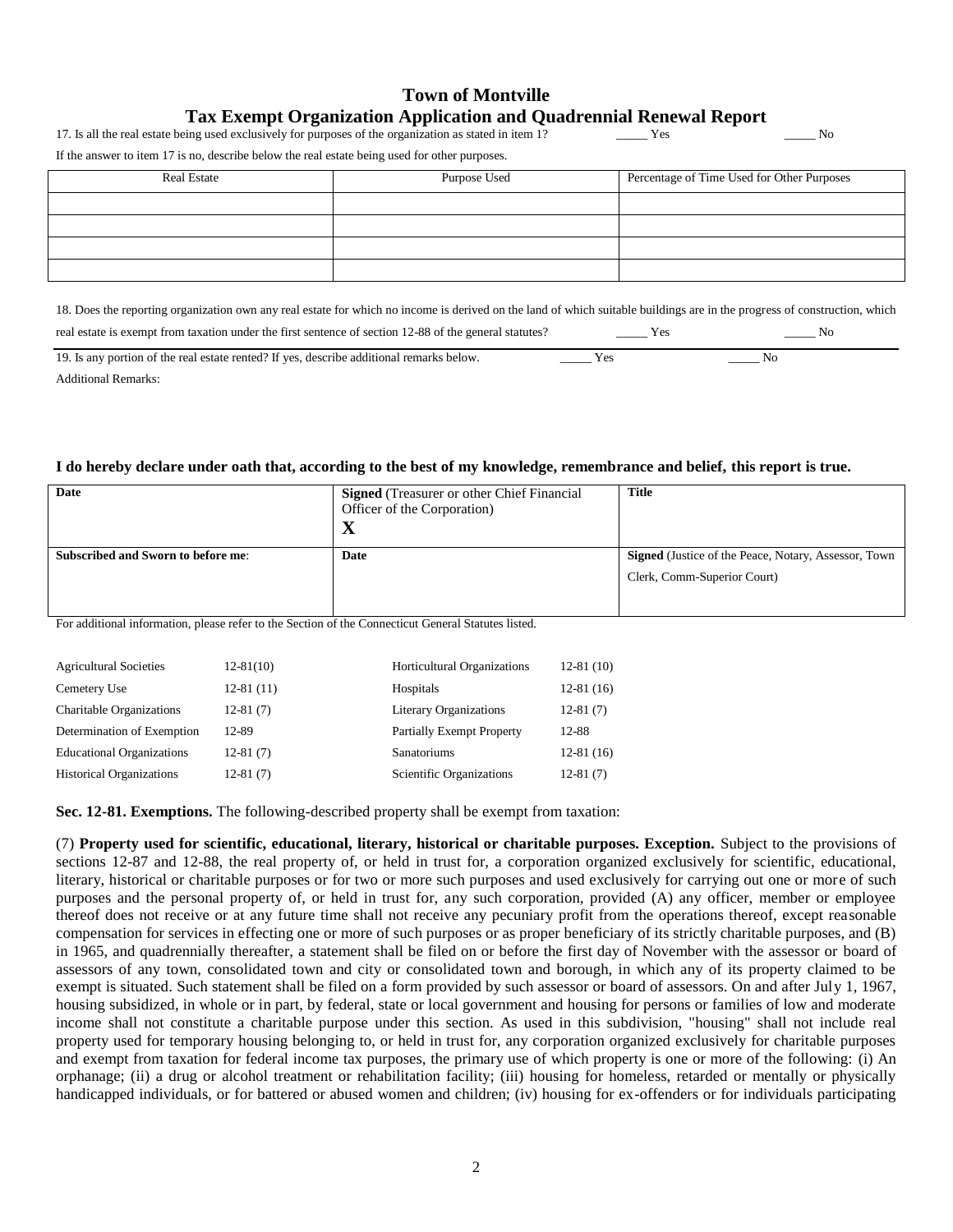## **Town of Montville Tax Exempt Organization Application and Quadrennial Renewal Report**

in a program sponsored by the state Department of Correction or judicial branch; and (v) short-term housing operated by a charitable organization where the average length of stay is less than six months. The operation of such housing, including the receipt of any rental payments, by such charitable organization shall be deemed to be an exclusively charitable purpose;

(11) **Property held for cemetery use.** Subject to the provisions of section 12-88, tangible property owned by, or held in trust for, a religious organization, provided such tangible property is used exclusively for cemetery purposes; donations held in trust by a municipality, an ecclesiastical society or a cemetery association, the income of which is to be used for the care or improvement of its cemetery, or of one or more private burial lots within such cemetery. Subject to the provisions of sections 12-87 and 12-88, any other tangible property used for cemetery purposes shall not be exempt, unless (a) such tangible property is exclusively so used and (b) no officer, member or employee of the organization owning such property receives or, at any future time, shall receive any pecuniary profit from the cemetery operations thereof except reasonable compensation for services in the conduct of its cemetery affairs and (c) in 1965, and quadrennially thereafter, a statement on forms prepared by the Secretary of the Office of Policy and Management shall be filed on or before the last day required by law for the filing of assessment returns with the local board of assessors of any town, consolidated town and city or consolidated town and borough, in which any of its property claimed to be exempt is situated;

(49) **Nonprofit camps or recreational facilities for charitable purposes.** Subject to the provisions of subdivision (7) of this section and section 12-88, real property and its equipment owned by or held in trust for any charitable corporation exclusively used as a nonprofit camp or recreational facility for charitable purposes; provided at least seventy-five per cent of the beneficiaries of its strictly charitable purposes using such property and equipment in each taxable year were bona fide residents of the state at the time of such use. During the month preceding the assessment date of the town or towns where such camp or facilities are located, such charitable corporation shall submit to the assessors of such town or towns a statement under oath in respect to such residence of such beneficiaries using such facilities during the taxable year ending with the month in which such statement is rendered, and, if the number of such beneficiaries so resident in Connecticut did not equal or exceed such seventy-five per cent, such real property and equipment shall not be exempt during the next ensuing taxable year. This subdivision shall not affect the exemption of any such real property or equipment of any such charitable corporation incorporated under the laws of this state granted prior to May 26, 1961, where such property and equipment was actually in use for such recreational purposes prior to said date;

**Sec. 12-87. Additional report. Property, when taxable.** During any year for which a report is not required by subdivisions (7), (10) and (11) of section 12-81, a report shall be filed during the time prescribed by law for the filing of assessment lists next succeeding the acquiring of property not theretofore made exempt by said subdivisions. Property otherwise exempt under any of said subdivisions and this section shall be subject to taxation until the requirements of said subdivisions and of this section have been complied with. (1949 Rev., S. 1762.)

**Sec. 12-87a. Quadrennial property tax exemption statements; extension of time to file.** Whenever any organization claiming exemption from property tax under the provisions of subdivision (7), (10), (11) or (16) of section 12-81 has not filed within the time prescribed, a quadrennial statement concerning such claim for exemption as required in said subdivisions, the assessor or board of assessors of the municipality in which the property is situated, upon receipt of proof of substantial compliance by such organization with the requirements concerning submission of such statement, may allow an extension of time not exceeding sixty days within which such statement may be filed, provided whenever an extension of time is so allowed, such organization shall pay a fee of thirtyfive dollars for late-filing to the municipality in which the property with respect to which such statement is submitted is situated.

(P.A. 79-51, S. 1, 2; P.A. 90-271, S. 5 and 24; P.A. 98-242, S.2, 9.)

History: P.A. 90-271 made a technical change; P.A. 98-242 changed requirement that the Office of Policy and Management approve extension requests to require approval by local assessors, effective June 8, 1998.

**Sec. 12-88. When property otherwise taxable may be completely or partially exempted.** Real property belonging to, or held in trust for, any organization mentioned in subdivision (7), (10), (11), (13), (14), (15), (16) or (18) of section 12-81, which real property is so held for one or more of the purposes stated in the applicable subdivision, and from which real property no rents, profits or income are derived, shall be exempt from taxation though not in actual use therefor by reason of the absence of suitable buildings and improvements thereon, if the construction of such buildings or improvements is in progress. The real property belonging to, or held in trust for, any such organization, not used exclusively for carrying out one or more of such purposes but leased, rented or otherwise used for other purposes, shall not be exempt. If a portion only of any lot or building belonging to, or held in trust for, any such organization is used exclusively for carrying out one or more of such purposes, such lot or building shall be so exempt only to the extent of the portion so used and the remaining portion shall be subject to taxation.

(1949 Rev., S. 1763.)